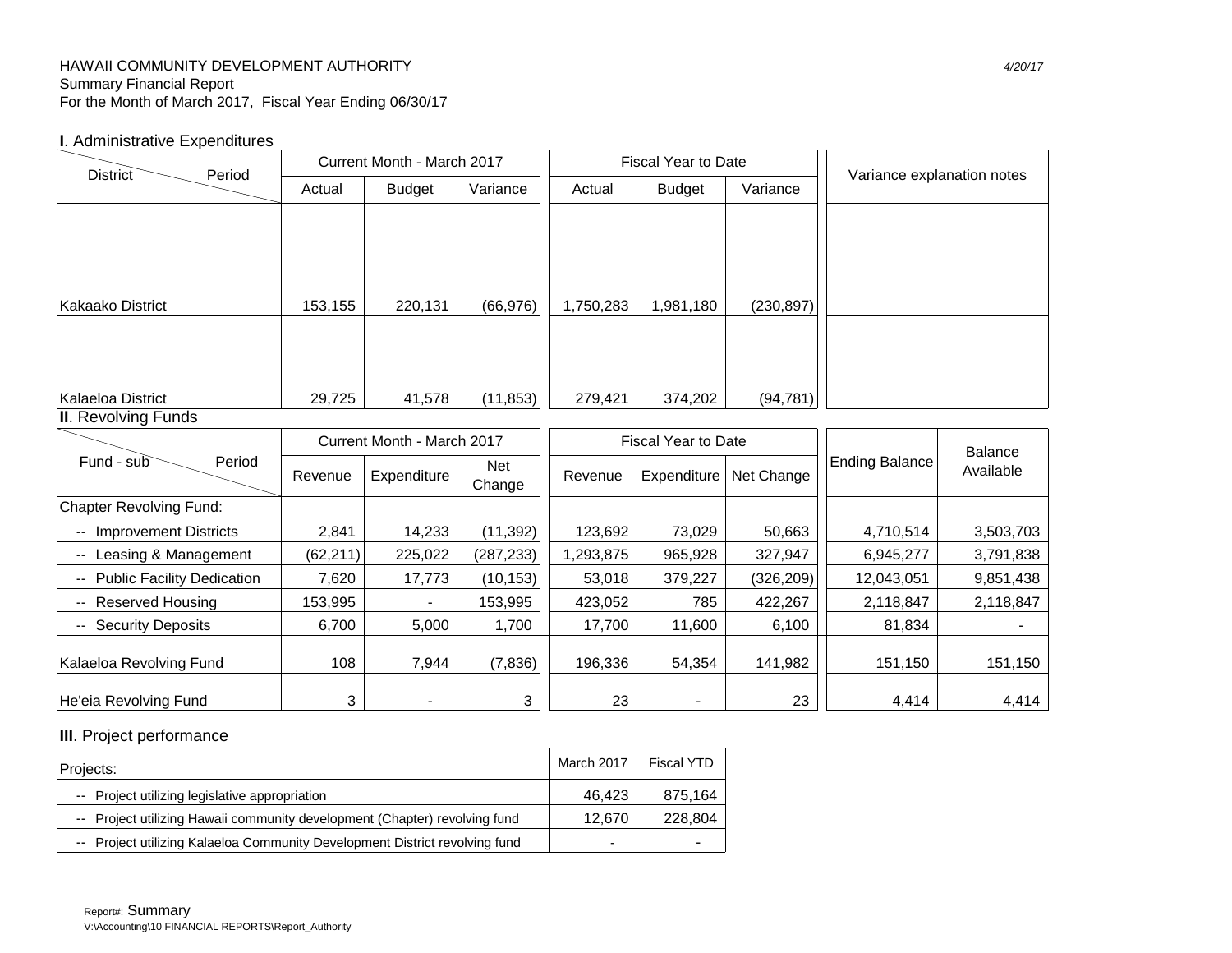# HAWAII COMMUNITY DEVELOPMENT AUTHORITY *4/20/17*

# Kakaako Community Development District Administrative Expenditures

For the Month of March 2017, Fiscal Year Ending 06/30/17

| Line            |                                                         |          | Current Month - March 2017 |           | <b>Fiscal Year to Date</b> |               |            |  | Annual        |  |
|-----------------|---------------------------------------------------------|----------|----------------------------|-----------|----------------------------|---------------|------------|--|---------------|--|
| #               | Description                                             | Actual   | <b>Budget</b>              | Variance  | Actual                     | <b>Budget</b> | Variance   |  | <b>Budget</b> |  |
|                 | Salary & fringe benefit - funded by HCDA revolving fund | 24,590   | 26,271                     | (1,681)   | 137,592                    | 236,440       | (98, 848)  |  | 315,254       |  |
| $\overline{2}$  | Salary & fringe benefit - funded by GO bond fund        |          | 138,333                    | (36, 884) | 1,092,182                  | 1,245,000     | 99,873     |  | 1,660,000     |  |
| 2.1             | Salary benefit - funded by General fund                 | 101,449  |                            |           | 252,691                    |               |            |  |               |  |
| 3               | Personal Services - funded by HCDA revolving fund       | 14,123   | 18,027                     | (3,904)   | 113,208                    | 162,240       | (49, 032)  |  | 216,320       |  |
| $\overline{4}$  | Subtotal - Salary, Fringe & Personal Services           | 140, 162 | 182,631                    | (42, 469) | 1,595,673                  | 1,643,680     | (48,007)   |  | 2,191,574     |  |
| 5               | Office rent                                             |          |                            |           |                            |               |            |  |               |  |
| 6               | Supplies                                                | 1,037    | 1,208                      | (171)     | 6,735                      | 10,875        | (4, 140)   |  | 14,500        |  |
|                 | Dues, subscriptions and conferences                     | 156      | 1,250                      | (1,094)   | 5,096                      | 11,250        | (6, 154)   |  | 15,000        |  |
| 8               | Postage                                                 |          | 146                        | (146)     | 2,606                      | 1,312         | 1,294      |  | 1,750         |  |
| 9               | Telephone                                               | 1,783    | 2,333                      | (550)     | 16,450                     | 21,000        | (4, 550)   |  | 28,000        |  |
| 10 <sup>°</sup> | Printing                                                |          | 25                         | (25)      | 140                        | 225           | (85)       |  | 300           |  |
| 11              | Legal notes & advertising                               | (1,093)  | 83                         | (1, 176)  | 2,625                      | 750           | 1,875      |  | 1,000         |  |
| 12              | Transportation & travel                                 | 342      | 3,750                      | (3, 408)  | 7,890                      | 33,750        | (25, 860)  |  | 45,000        |  |
| 13              | Equipment rental                                        | 1,786    | 1,583                      | 203       | 10,330                     | 14,250        | (3,920)    |  | 19,000        |  |
| 14              | Repair and maintenance                                  | 3,851    | 10,900                     | (7,049)   | 10,687                     | 98,100        | (87, 413)  |  | 130,800       |  |
| 15              | Service for a fee                                       | 5,209    | 9,167                      | (3,958)   | 76,400                     | 82,500        | (6, 100)   |  | 110,000       |  |
| 16              | Insurance                                               |          | 1,090                      | (1,090)   | 12,490                     | 9,806         | 2,684      |  | 13,074        |  |
| 17              | Miscellaneous                                           | (78)     | 459                        | (537)     | 1,466                      | 4,125         | (2,659)    |  | 5,500         |  |
| 18              | Equipment purchase                                      |          | 5,506                      | (5,506)   | 1,695                      | 49,557        | (47, 862)  |  | 66,076        |  |
| 19              | Subtotal - Other Administrative Expenditures            | 12,993   | 37,500                     | (24, 507) | 154,610                    | 337,500       | (182, 890) |  | 450,000       |  |
| 20              | Total                                                   | 153, 155 | 220,131                    | (66, 976) | 1,750,283                  | 1,981,180     | (230, 897) |  | 2,641,574     |  |
|                 |                                                         |          |                            |           |                            |               |            |  |               |  |

| Summary:<br>Funding source for Kakaako District operations |
|------------------------------------------------------------|
| Salary and Fringe Benefit                                  |
| Personal Services (Deputy AG)                              |
| <b>Other Operating Expenditures</b>                        |
| Tota                                                       |
|                                                            |

| ce for Kakaako District operations  | General<br><b>Funds</b> | General<br><b>Obligation Bond</b><br><b>Funds</b> | <b>HCDA</b> revolving<br>fund | Total     |
|-------------------------------------|-------------------------|---------------------------------------------------|-------------------------------|-----------|
| Salary and Fringe Benefit           |                         | 1,660,000                                         | 315.254                       | 1,975,254 |
| Personal Services (Deputy AG)       |                         |                                                   | 216.320                       | 216,320   |
| <b>Other Operating Expenditures</b> |                         |                                                   | 450.000                       | 450,000   |
| Total                               |                         | 1,660,000                                         | 981,574                       | 2,641,574 |
|                                     |                         |                                                   |                               |           |

| Total     |
|-----------|
| 1,975,254 |
| 216,320   |
| 450,000   |
| 2,641,574 |
|           |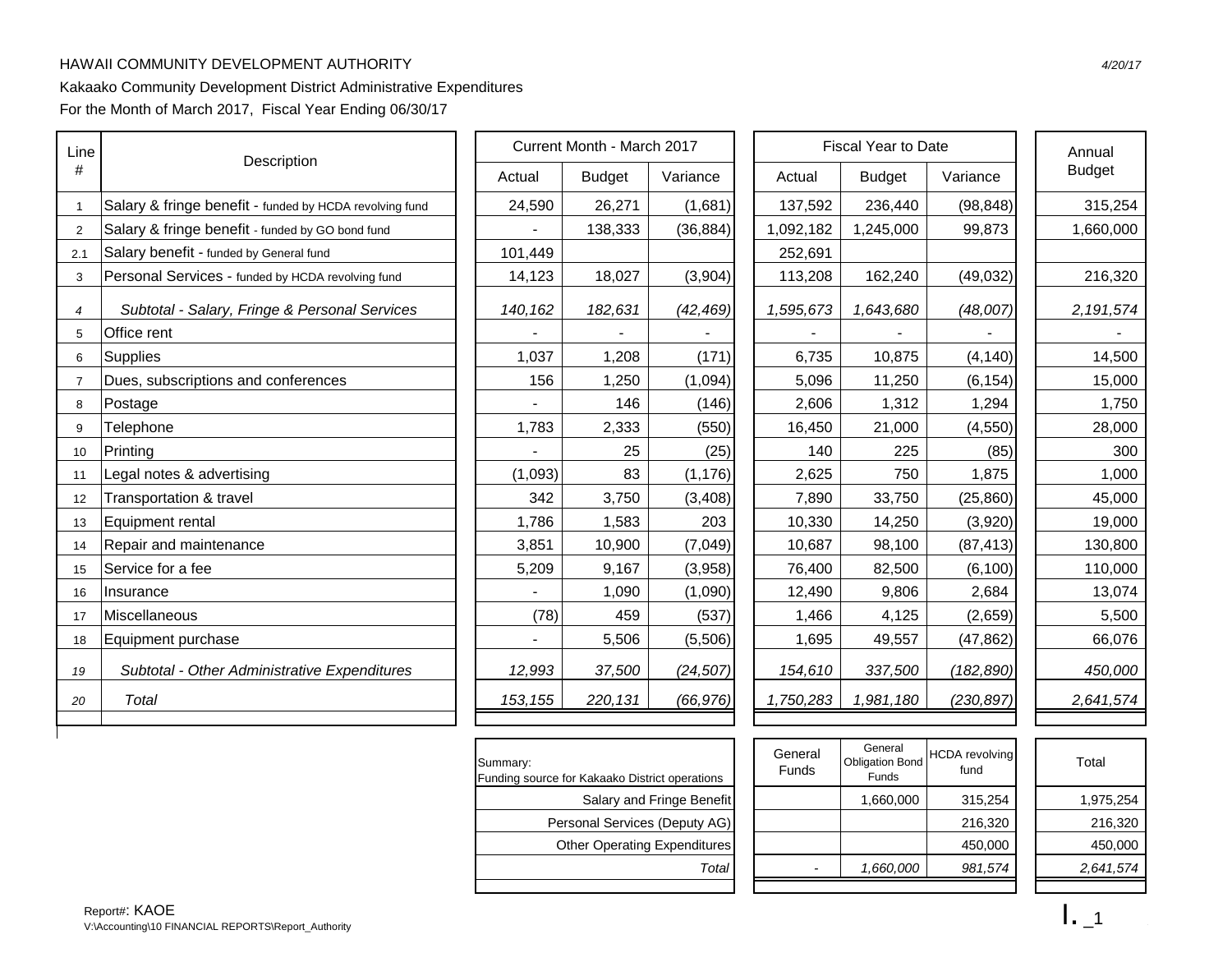## HAWAII COMMUNITY DEVELOPMENT AUTHORITY *4/20/17*

# Kalaeloa Community Development District Administrative Expenditures

For the Month of March 2017, Fiscal Year Ending 06/30/17

| Line           |                                                         |  |                | Current Month - March 2017 |           | <b>Fiscal Year to Date</b> |               |           |  | Annual        |
|----------------|---------------------------------------------------------|--|----------------|----------------------------|-----------|----------------------------|---------------|-----------|--|---------------|
| #              | Description                                             |  | Actual         | <b>Budget</b>              | Variance  | Actual                     | <b>Budget</b> | Variance  |  | <b>Budget</b> |
| -1             | Salary & fringe benefit - funded by HCDA revolving fund |  | 19,613         | 18,816                     | 797       | 172,317                    | 169,348       | 2,969     |  | 225,797       |
| $\overline{2}$ | Salary & fringe benefit                                 |  |                |                            |           |                            |               |           |  |               |
| 3              | Personal Services - funded by Kalaeloa revolving fund   |  | 7,944          | 10,140                     | (2, 196)  | 63,680                     | 91,260        | (27, 580) |  | 121,680       |
| $\overline{4}$ | Subtotal - Salary & Fringe Benefit                      |  | 27,557         | 28,956                     | (1, 399)  | 235,997                    | 260,608       | (24, 611) |  | 347,477       |
| 5              | Office rent                                             |  |                | 1,500                      | (1,500)   | 12,003                     | 13,500        | (1, 497)  |  | 18,000        |
| 6              | Supplies                                                |  |                | 186                        | (186)     | 159                        | 1,673         | (1,514)   |  | 2,231         |
| 7              | Dues, subscriptions and conferences                     |  | $\blacksquare$ | 70                         | (70)      | 40                         | 630           | (590)     |  | 840           |
| 8              | Postage                                                 |  |                | 60                         | (60)      |                            | 540           | (540)     |  | 720           |
| 9              | Telephone                                               |  | 166            | 300                        | (134)     | 1,326                      | 2,700         | (1, 374)  |  | 3,600         |
| 10             | Printing                                                |  |                | 50                         | (50)      | 938                        | 450           | 488       |  | 600           |
| 11             | Legal notes & advertising                               |  |                | 125                        | (125)     |                            | 1,125         | (1, 125)  |  | 1,500         |
| 12             | Transportation & travel                                 |  | 275            | 983                        | (708)     | 2,516                      | 8,850         | (6, 334)  |  | 11,800        |
| 13             | Equipment rental                                        |  | 409            | 480                        | (71)      | 1,628                      | 4,320         | (2,692)   |  | 5,760         |
| 14             | Repair and maintenance                                  |  |                | 330                        | (330)     |                            | 2,970         | (2,970)   |  | 3,960         |
| 15             | Service for a fee                                       |  | 968            | 7,213                      | (6, 245)  | 16,751                     | 64,917        | (48, 166) |  | 86,556        |
| 16             | Insurance                                               |  |                | 613                        | (613)     | 7,025                      | 5,515         | 1,510     |  | 7,354         |
| 17             | Miscellaneous                                           |  | 350            | 442                        | (92)      | 1,038                      | 3,974         | (2,936)   |  | 5,298         |
| 18             | Equipment purchase                                      |  |                | 270                        | (270)     |                            | 2,430         | (2, 430)  |  | 3,240         |
| 19             | Subtotal - Other Administrative Expenditures            |  | 2,168          | 12,622                     | (10, 454) | 43,424                     | 113,594       | (70, 170) |  | 151,459       |
| 20             | Total                                                   |  | 29,725         | 41,578                     | (11, 853) | 279,421                    | 374,202       | (94, 781) |  | 498,936       |
|                |                                                         |  |                |                            |           |                            |               |           |  |               |

| Summary:<br>Funding source for Kalaeloa District operations |  |
|-------------------------------------------------------------|--|
| Salary and Fringe Benefit                                   |  |
| Personal Services (Deputy AG)                               |  |
| <b>Other Operating Expenses</b>                             |  |
| Tota                                                        |  |
|                                                             |  |

| ce for Kalaeloa District operations | General Funds | <b>HCDA</b><br>revolving fund | Kalaeloa<br>revolving fund | Total   |
|-------------------------------------|---------------|-------------------------------|----------------------------|---------|
| Salary and Fringe Benefit           |               | 225,797                       |                            | 225,797 |
| Personal Services (Deputy AG)       |               |                               | 121,680                    | 121,680 |
| Other Operating Expenses            |               |                               | 151.459                    | 151,459 |
| Total                               |               | 225,797                       | 273,139                    | 498,936 |
|                                     |               |                               |                            |         |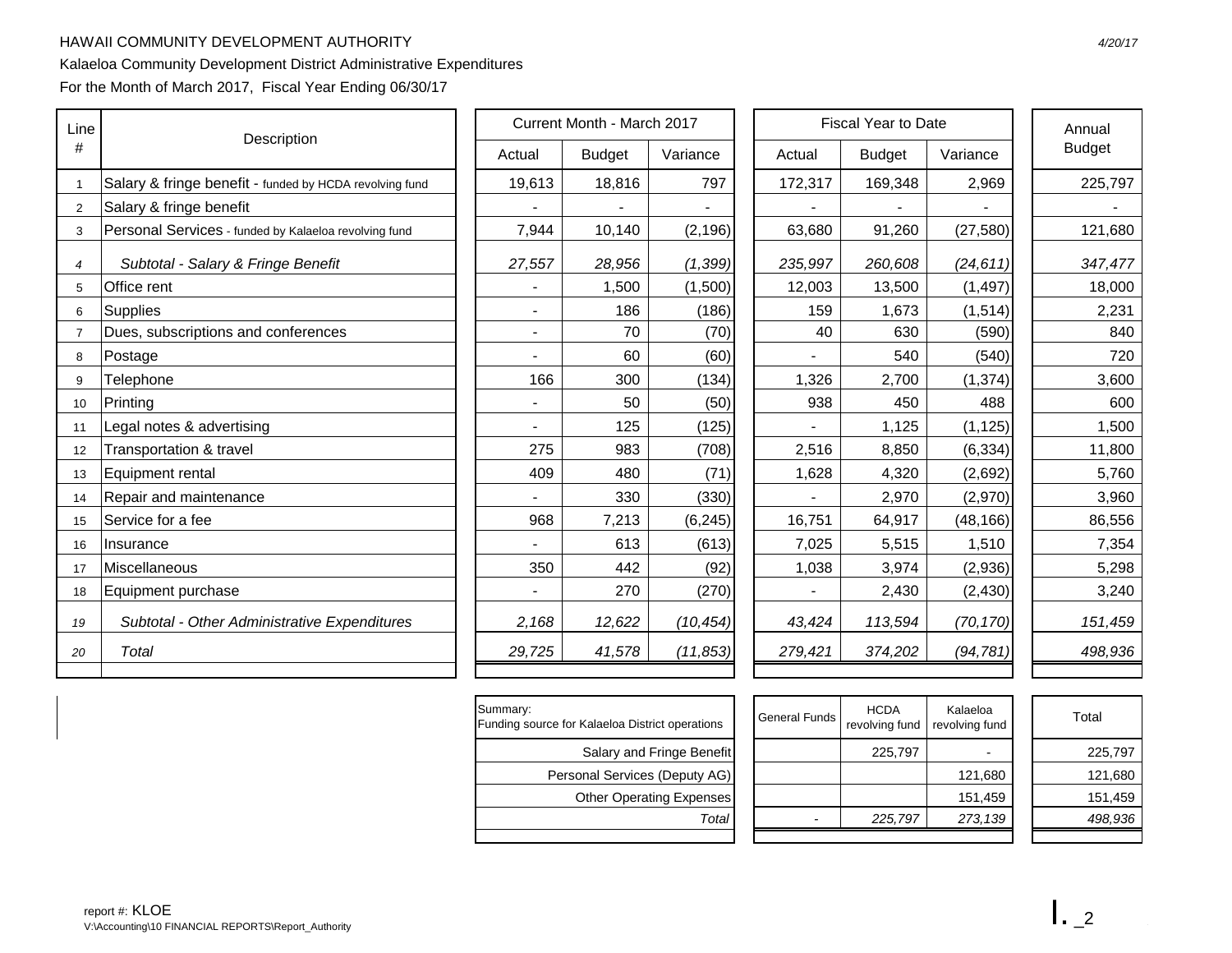#### HAWAII COMMUNITY DEVELOPMENT AUTHORITY *04/20/17* Hawaii Community Development Revolving Fund Summary For the Month of March 2017, Fiscal Year Ending 06/30/17

|                 |                                      |                          | <b>Improvement Districts</b> | Leasing & Management |                   | <b>Public Facility Dedication</b> |                          | Reserved Housing         |                          | <b>Security Deposits</b> |                          | Total                    |                   |  |
|-----------------|--------------------------------------|--------------------------|------------------------------|----------------------|-------------------|-----------------------------------|--------------------------|--------------------------|--------------------------|--------------------------|--------------------------|--------------------------|-------------------|--|
|                 | Sub - fund<br>Description            | Mar-17                   | <b>Fiscal YTD</b>            | Mar-17               | <b>Fiscal YTD</b> | Mar-17                            | <b>Fiscal YTD</b>        | Mar-17                   | <b>Fiscal YTD</b>        | Mar-17                   | Fiscal<br><b>YTD</b>     | Mar-17                   | <b>Fiscal YTD</b> |  |
|                 | Revenues                             |                          |                              |                      |                   |                                   |                          |                          |                          |                          |                          |                          |                   |  |
| $\overline{2}$  | Assessment from property owners      | $\sim$                   | 101,378                      |                      |                   |                                   |                          |                          |                          |                          |                          | $\overline{\phantom{a}}$ | 101,378           |  |
| 3               | Dedication & reserved housing fees   |                          |                              |                      |                   | $\mathcal{L}_{\mathcal{A}}$       | (6, 835)                 | 152,578                  | 411,923                  |                          |                          | 152,578                  | 405,088           |  |
|                 | Investment earnings                  | 2,841                    | 22,314                       | 4,352                | 34,182            | 7,620                             | 59,853                   | 1,417                    | 11,129                   |                          |                          | 16,230                   | 127,478           |  |
| 5               | Leasing and management               |                          |                              | 85,891               | 1,223,447         |                                   |                          |                          |                          |                          |                          | 85,891                   | 1,223,447         |  |
| 6               | Less: Revenue share transfer         |                          |                              | (172, 761)           | (172, 761)        |                                   |                          |                          |                          |                          |                          | (172, 761)               | (172, 768)        |  |
| $\overline{7}$  | Makai common area maintenance        |                          |                              | 16,754               | 137,688           |                                   |                          |                          |                          |                          |                          | 16,754                   | 137,688           |  |
| 8               | Other                                | $\overline{\phantom{a}}$ | $\sim$                       | 3,553                | 71,319            | $\sim$                            | $\overline{\phantom{a}}$ | $\sim$                   | $\overline{\phantom{a}}$ | 6,700                    | 17,700                   | 10,253                   | 89,019            |  |
| 9               | <b>Total Revenues</b>                | 2,841                    | 123,692                      | (62, 211)            | 1,293,875         | 7,620                             | 53,018                   | 153,995                  | 423,052                  | 6,700                    | 17,700                   | 108,945                  | 1,911,330         |  |
|                 | 10 Expenditures                      |                          |                              |                      |                   |                                   |                          |                          |                          |                          |                          |                          |                   |  |
| 11              | Personal Services (AG)               |                          |                              | 14,123               | 125,970           |                                   |                          |                          |                          |                          |                          | 14,123                   | 125,970           |  |
| 12 <sup>2</sup> | Utilities                            | 1,563                    | 13,924                       | 2,811                | 26,312            | 9,683                             | 265,662                  | $\sim$                   | $\sim$                   | $\overline{\phantom{a}}$ | $\sim$                   | 14,057                   | 305,898           |  |
| 13              | Security, repair & maintenance       | $\overline{\phantom{a}}$ | $\overline{\phantom{a}}$     | 194,243              | 551,191           | $\sim$                            | 64,686                   | $\overline{\phantom{a}}$ | $\sim$                   | $\overline{\phantom{a}}$ | $\sim$                   | 194,243                  | 615,877           |  |
| 14              | Expend. other than asset mgt         | $\blacksquare$           | $\sim$                       | 904                  | 14,551            | 8,090                             | 48,879                   | $\overline{a}$           | $\sim$                   | $\blacksquare$           | $\sim$                   | 8,994                    | 63,430            |  |
| 15              | Other                                | $\overline{\phantom{a}}$ | $\sim$                       | 12,941               | 242,172           | $\sim$                            | $\sim$                   | $\overline{\phantom{a}}$ | 785                      | 5,000                    | 11,600                   | 17,941                   | 254,557           |  |
| 16              | Capital outlays                      | 12,670                   | 59,105                       | $\sim$               | 5,732             | $\sim$                            | $\sim$                   | $\blacksquare$           | $\sim$                   | $\overline{a}$           |                          | 12,670                   | 64,837            |  |
| 17              | <b>Total Expenditures</b>            | 14,233                   | 73,029                       | 225,022              | 965,928           | 17,773                            | 379,227                  | $\overline{a}$           | 785                      | 5,000                    | 11,600                   | 262,028                  | 1,430,569         |  |
|                 | Excess (Deficit) of Revenue over     |                          |                              |                      |                   |                                   |                          |                          |                          |                          |                          |                          |                   |  |
|                 | 18 Expenditures                      | (11, 392)                | 50,663                       | (287, 233)           | 327,947           | (10, 153)                         | (326, 209)               | 153.995                  | 422,267                  | 1,700                    | 6,100                    | (153,083)                | 480,761           |  |
| 19              | Transfer in (out)                    | $\sim$                   | $\sim$                       |                      | 866,484           | $\overline{\phantom{a}}$          | $\overline{\phantom{a}}$ | $\overline{\phantom{a}}$ |                          | $\overline{\phantom{a}}$ | $\overline{\phantom{a}}$ | $\overline{\phantom{a}}$ | (405, 439)        |  |
|                 |                                      |                          |                              |                      |                   |                                   |                          |                          |                          |                          |                          |                          |                   |  |
|                 | 20 Fund Balance, Beginning of Period | 4,721,906                | 4,659,851                    | 7,232,510            | 5,750,846         | 12,053,204                        | 12,369,260               | 1,964,853                | 1,696,581                | 80,134                   | 75,734                   | 26,052,607               | 25,824,202        |  |
|                 | 21 Fund Balance, End of Period       | 4,710,514                | 4,710,514                    | 6,945,277            | 6,945,277         | 12,043,051                        | 12,043,051               | 2,118,847                | 2,118,847                | 81,834                   | 81,834                   | 25,899,523               | 25,899,523        |  |
|                 | 22 Less Restrictions                 |                          |                              |                      |                   |                                   |                          |                          |                          |                          |                          |                          |                   |  |
| 23              | Contract balance                     |                          | 490,505                      |                      | 1,521,207         |                                   | 1,295,165                |                          |                          |                          |                          |                          | 3,306,877         |  |
| 24              | Commitment (Budget balance)          |                          | 716,306                      |                      | 1,632,232         |                                   | 896,448                  |                          | $\sim$                   |                          | 81,834                   |                          | 3,326,820         |  |
|                 | 25 Fund Balance Available            |                          | 3,503,703                    |                      | 3,791,838         |                                   | 9,851,438                |                          | 2,118,847                |                          | $\sim$                   |                          | 19,265,825        |  |
|                 |                                      |                          |                              |                      |                   |                                   |                          |                          |                          |                          |                          |                          |                   |  |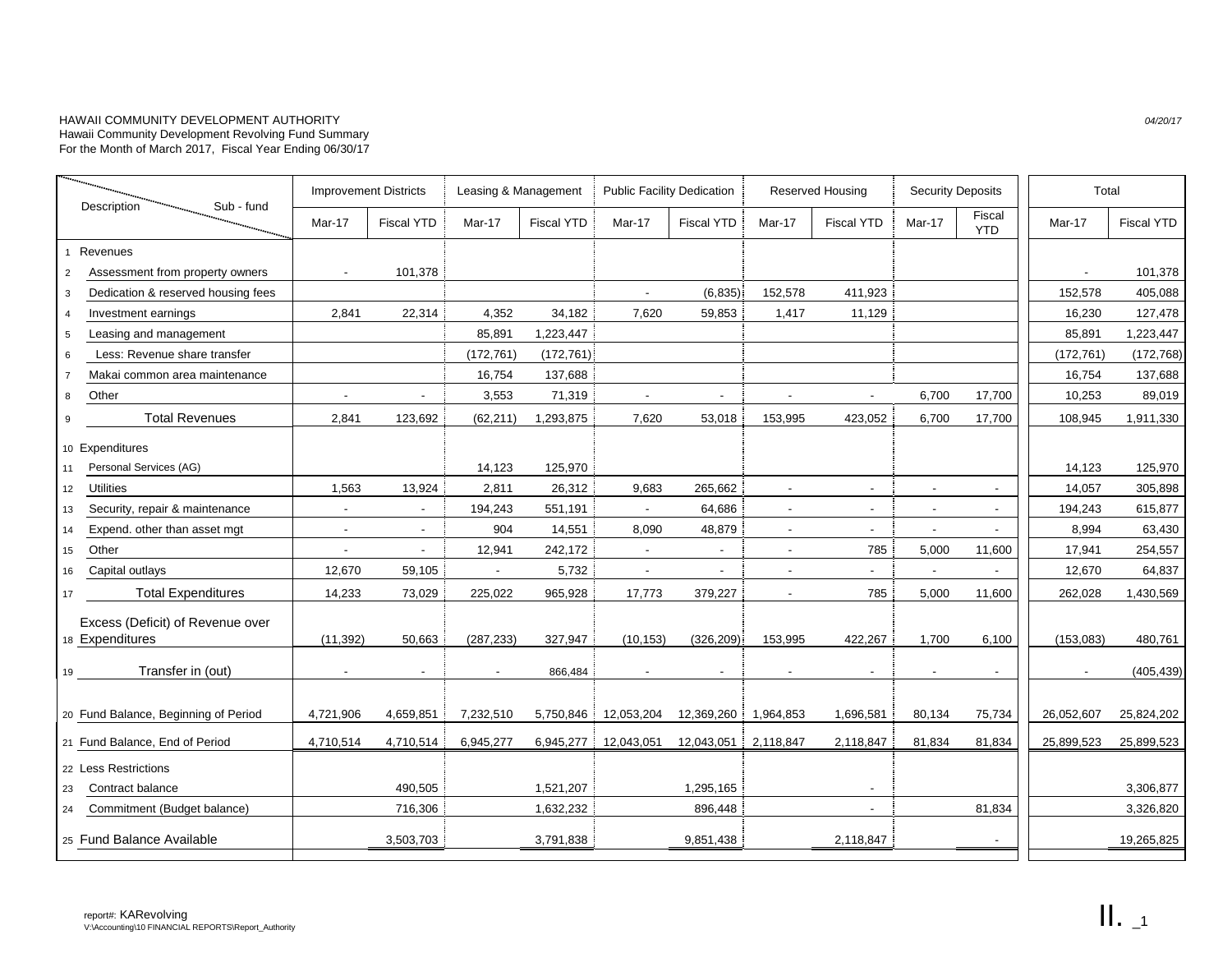#### HAWAII COMMUNITY DEVELOPMENT AUTHORITY Kalaeloa Community Development Revolving Fund Summary For the Month of March 2017, Fiscal Year Ending 06/30/17

|                 |                                                     |                | Leasing & Management |                | <b>Security Deposits</b> | Total          |                   |  |
|-----------------|-----------------------------------------------------|----------------|----------------------|----------------|--------------------------|----------------|-------------------|--|
|                 | Description                                         | Mar-17         | <b>Fiscal YTD</b>    | Mar-17         | <b>Fiscal YTD</b>        | Mar-17         | <b>Fiscal YTD</b> |  |
|                 | 1 Revenues                                          |                |                      |                |                          |                |                   |  |
| $\overline{2}$  | Assessment from property owners                     |                | 195,419              |                |                          |                | 195,419           |  |
| 3               | Dedication & reserved housing fees                  |                | $\sim$               |                |                          | $\sim$         | $\sim$            |  |
| $\overline{4}$  | Investment earnings                                 | 108            | 761                  |                |                          | 108            | 761               |  |
| 5               | Leasing and management                              | $\blacksquare$ | 40                   |                |                          | $\blacksquare$ | 40                |  |
| 6               | Less: Revenue share transfer                        | $\sim$         | $\sim$               |                |                          | $\blacksquare$ | $\blacksquare$    |  |
| $\overline{7}$  | Common area maintenance                             |                |                      |                |                          |                |                   |  |
| 8               | Other                                               |                | 116                  |                |                          |                | 116               |  |
| 9               | <b>Total Revenues</b>                               | 108            | 196,336              | $\blacksquare$ | $\blacksquare$           | 108            | 196,336           |  |
| 10 <sup>1</sup> | Expenditures                                        |                |                      |                |                          |                |                   |  |
| 11              | Personal Services (AG)                              | 7,944          | 50,918               |                |                          | 7,944          | 50,918            |  |
| 12              | <b>Utilities</b>                                    | $\sim$         | $\blacksquare$       |                |                          | $\blacksquare$ | $\sim$            |  |
| 13              | Security, repair & maintenance                      | $\sim$         | $\sim$               |                |                          | $\blacksquare$ | $\blacksquare$    |  |
| 14              | Expend. other than asset management                 | $\mathbf{r}$   | $\blacksquare$       |                |                          |                |                   |  |
| 15              | Other                                               | $\blacksquare$ | 3,436                | $\mathbf{r}$   | $\blacksquare$           | $\sim$         | 3,436             |  |
| 16              | Capital outlays                                     | $\blacksquare$ | $\blacksquare$       |                |                          | $\blacksquare$ | $\blacksquare$    |  |
| 17              | <b>Total Expenditures</b>                           | 7,944          | 54,354               | $\blacksquare$ | $\overline{a}$           | 7,944          | 54,354            |  |
|                 | Excess (Deficit) of Revenue over<br>18 Expenditures | (7,836)        | 141,982              |                |                          | (7, 836)       | 141,982           |  |
|                 |                                                     |                |                      |                |                          |                |                   |  |
|                 | Transfer in (out)<br>19                             |                | (92, 110)            |                |                          |                | (92, 110)         |  |
|                 | 20 Fund Balance, Beginning of Period                | 158,986        | 101,278              | $\sim$         | 30,000                   | 158,986        | 131,278           |  |
|                 | 21 Fund Balance, Ending of Period                   | 151,150        | 151,150              | $\blacksquare$ | $\blacksquare$           | 151,150        | 151,150           |  |
| 23              | 22 Less Restrictions<br>Contract balance            |                |                      |                |                          |                | $\blacksquare$    |  |
| 24              | Commitment                                          |                |                      |                | $\sim$                   |                | $\blacksquare$    |  |
|                 | 25 Fund Balance Available                           |                | 151,150              |                |                          |                | 151,150           |  |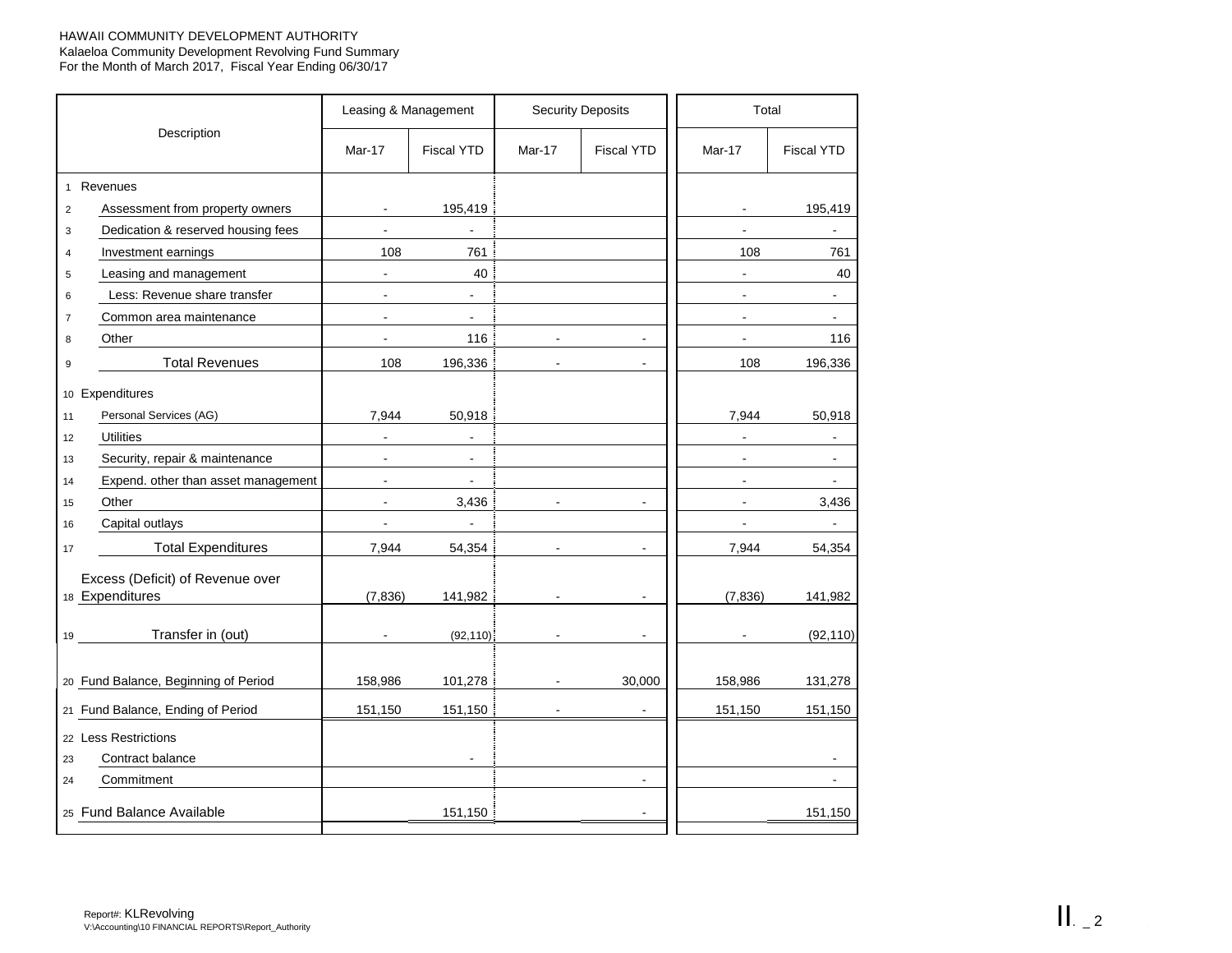### HAWAII COMMUNITY DEVELOPMENT AUTHORITY He'eia Community Development Revolving Fund Summary For the Month of March 2017, Fiscal Year Ending 06/30/17

| Description                                         | Mar-17 | <b>Fiscal YTD</b> |
|-----------------------------------------------------|--------|-------------------|
| 1<br>Revenues                                       |        |                   |
| Assessment from property owners<br>2                |        |                   |
| Dedication & reserved housing fees<br>3             |        |                   |
| Investment earnings<br>4                            | 3      | 23                |
| Leasing and management<br>5                         |        |                   |
| Less: Revenue share transfer<br>6                   |        |                   |
| Common area maintenance<br>7                        |        |                   |
| Other<br>8                                          |        |                   |
| <b>Total Revenues</b><br>9                          | 3      | 23                |
| Expenditures<br>10                                  |        |                   |
| Personal Services (AG)<br>11                        |        |                   |
| Utilities<br>12                                     |        |                   |
| Security, repair & maintenance<br>13                |        |                   |
| Expend. other than asset management<br>14           |        |                   |
| Other<br>15                                         |        |                   |
| Capital outlays<br>16                               |        |                   |
| <b>Total Expenditures</b><br>17                     |        |                   |
| Excess (Deficit) of Revenue over<br>18 Expenditures | 3      | 23                |
| Transfer in (out)<br>19                             |        |                   |
| 20 Fund Balance, Beginning of Period                | 4,410  | 4,391             |
| Fund Balance, Ending of Period<br>21                | 4,414  | 4,414             |
| 22 Less Restrictions                                |        |                   |
| Contract balance<br>23                              |        |                   |
| Commitment (Budget balance)<br>24                   |        |                   |
| 25 Fund Balance Available                           |        | 4,414             |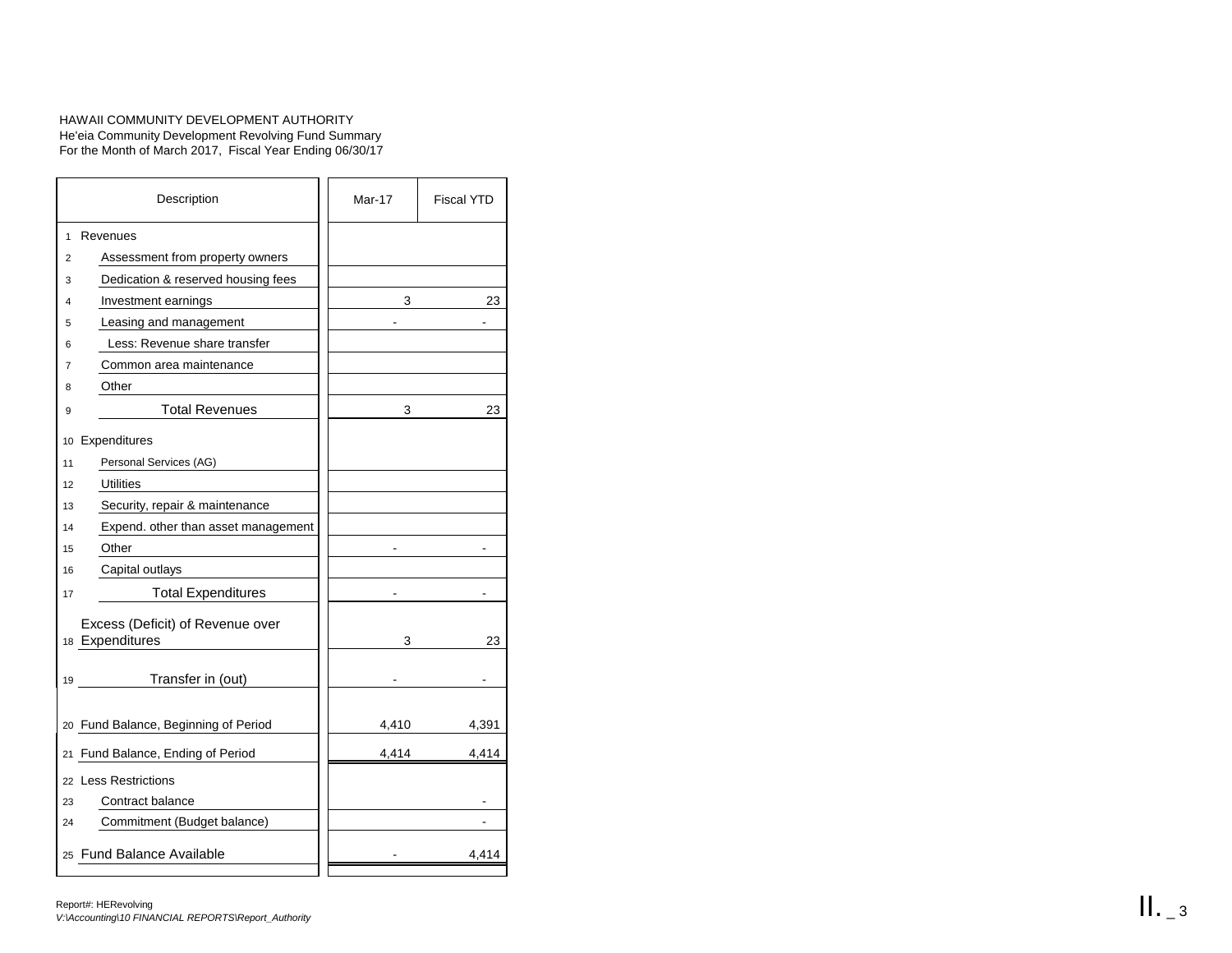#### HAWAII COMMUNITY DEVELOPMENT AUTHORITY *4/20/17* Summary report for Special Funds created by §206E, HRS For the Month of March 2017, Fiscal Year Ending 06/30/17

| Description                          |                                                                                        |                    |                          | Current Month - March 2017                           |                         |                             | Fiscal Year to Date |                          |                          |                         |                         |                         |                          |
|--------------------------------------|----------------------------------------------------------------------------------------|--------------------|--------------------------|------------------------------------------------------|-------------------------|-----------------------------|---------------------|--------------------------|--------------------------|-------------------------|-------------------------|-------------------------|--------------------------|
| Fund<br>symbol                       | Fund Title / Sub - Fund                                                                | Interest<br>income | Other<br>receipts        | Transfer                                             | <b>Disburse</b><br>ment | Net change                  | Interest<br>income  | Other<br>receipts        | Transfer                 | <b>Disburse</b><br>ment | Net change              | Beginning<br>Balance    | Ending<br><b>Balance</b> |
| Pursuant to §206E-16, 206E-16.5, HRS |                                                                                        |                    |                          |                                                      |                         |                             |                     |                          |                          |                         |                         |                         |                          |
|                                      | S-xx-352 Hawaii community development<br>revolving fund                                | 16,230             | 92,715                   | $\sim$                                               | 262,028                 | (153,083)                   | 127,478             | 1,783,852                | (405, 439)               | 1,430,569               | 75,322                  | 25,824,202              | 25,899,524               |
| Sub fund                             | <b>Improvement Districts</b>                                                           | 2,841              | $\sim$                   | $\overline{\phantom{a}}$                             | 14,233                  | (11, 392)                   | 22,314              | 101,378                  | $\overline{\phantom{a}}$ | 73,029                  | 50,663                  | 4,659,851               | 4,710,514                |
| Sub fund<br>Sub fund                 | Leasing & Management<br><b>Public Facility Dedication</b>                              | 4,352<br>7,620     | (66, 563)                | $\overline{\phantom{a}}$<br>$\overline{\phantom{a}}$ | 225,022<br>17,773       | (287, 233)<br>$(10, 153)$ : | 34,182<br>59,853    | 1,259,693<br>(6, 835)    | 866,484                  | 965,928<br>379,227      | 1,194,431<br>(326, 209) | 5,750,846<br>12,369,260 | 6,945,277<br>12,043,051  |
| Sub fund                             | <b>Reserved Housing</b>                                                                | 1,417              | 152,578                  |                                                      | $\sim$                  | 153,995                     | 11,129              | 411,923                  | $\sim$                   | 785                     | 422,267                 | 1,696,581               | 2,118,848                |
| Sub fund                             | Receipts from Ceded Lands                                                              |                    |                          |                                                      | $\sim$                  | $\blacksquare$              |                     | (7)                      | (1, 271, 923)            | $\sim$                  | (1,271,930)             | 1,271,930               |                          |
| Sub fund                             | <b>Security Deposits</b>                                                               |                    | 6.700                    |                                                      | 5,000                   | 1,700                       |                     | 17,700                   |                          | 11,600                  | 6,100                   | 75,734                  | 81,834                   |
| S-xx-358                             | Hawaii community development authority<br>(Kakaako District operating fund)            | 194                | $\overline{\phantom{a}}$ | $\overline{\phantom{a}}$                             | 37,583                  | (37, 390)                   | 1,612               | 810                      | 177,337                  | 292,202                 | (112, 442)              | 254,034                 | 141,592                  |
| Pursuant to §206E-195, HRS           |                                                                                        |                    |                          |                                                      |                         |                             |                     |                          |                          |                         |                         |                         |                          |
| S-xx-326                             | Kalaeloa community development                                                         | 108                | $\overline{\phantom{a}}$ |                                                      | 7,944                   | (7,836)                     |                     | 116                      | (92, 110)                | 54,354                  | (145, 587)              | 158,986                 | 151,150                  |
| Sub fund                             | revolving fund<br>Leasing & Management                                                 | 108                |                          | $\sim$<br>$\mathbf{r}$                               | 7,944                   | (7,836)                     | 761                 | 116                      | (92, 110)                | 54,354                  | (145, 587)              | 158,986                 | 151,150                  |
| Sub fund                             | <b>Security Deposits</b>                                                               |                    |                          |                                                      |                         |                             |                     | $\overline{\phantom{a}}$ |                          |                         |                         |                         |                          |
|                                      | S-xx-356 Kalaeloa community development district<br>(Kalaeloa District operating fund) | 204                |                          | $\overline{\phantom{a}}$                             | 21,781                  | (21, 577)                   | 1,396               | 92                       | 320.212                  | 215,741                 | 105,959                 | 113,859                 | 219.818                  |
| Pursuant to §206E-204, HRS           |                                                                                        |                    |                          |                                                      |                         |                             |                     |                          |                          |                         |                         |                         |                          |
|                                      | S-xx-364 He'eia community development revolving<br>fund                                | 3                  |                          |                                                      |                         | 3 <sup>1</sup>              | 23                  |                          |                          |                         | 23                      | 4,391                   | 4,414                    |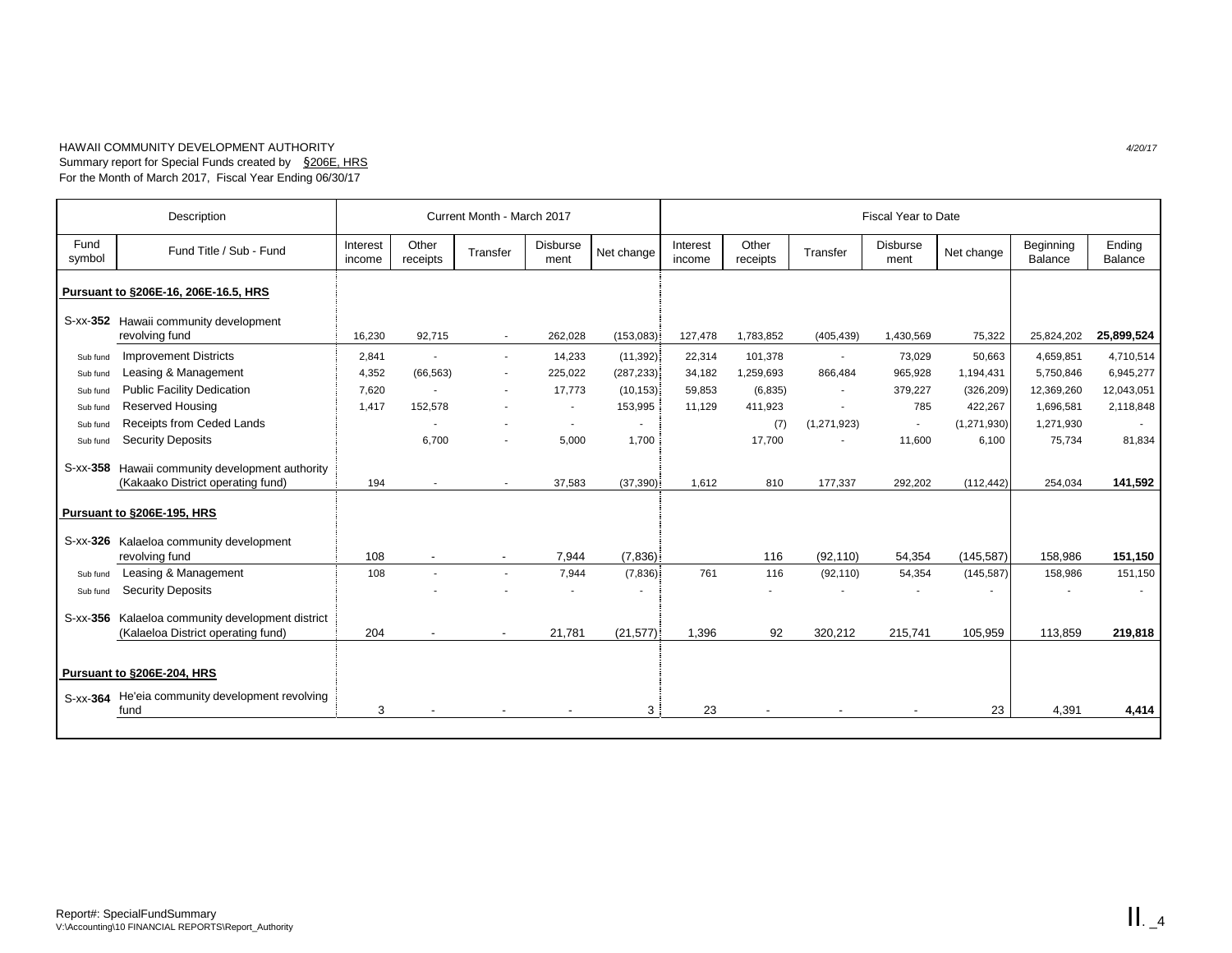## HAWAII COMMUNITY DEVELOPMENT AUTHORITY *4/20/17*

Summary report for Legislative Appropriations

For the Month of March 2017, Fiscal Year Ending 06/30/17

| Fund title /<br>symbol                                   | Cost element | Law        | Lapsing<br>date | <b>Total Allotment</b> | Transfer | Lapsed | Encumbrance | PTD<br>Expenditure       | Beginning<br><b>Balance</b> | <b>CM</b>      | <b>YTD</b>     | Ending<br>Balance |
|----------------------------------------------------------|--------------|------------|-----------------|------------------------|----------|--------|-------------|--------------------------|-----------------------------|----------------|----------------|-------------------|
|                                                          |              |            |                 |                        |          |        |             |                          |                             |                |                |                   |
| Kewalo Basin Riprap Wall Repair, Oahu                    |              |            |                 |                        |          |        |             |                          |                             |                |                |                   |
| B-13-407                                                 | Design       | A134/SLH13 | 06/30/19        | 232,117                |          |        | 222,117     | 153,693                  | 68,424                      |                | 14,634         | 68,424            |
| B-14-408                                                 | Contruction  | A122/SL 14 | 06/30/19        | 767,883                |          |        | 432,123     | ×,                       | 432,123                     |                | ×,             | 432,123.00        |
| Subtotal                                                 |              |            |                 | 1,000,000              |          |        | 654,240     | 153,693                  | 500,547                     | ÷.             | 14,634         | 500,547           |
|                                                          |              |            |                 |                        |          |        |             |                          |                             |                |                |                   |
| Historic Pump Station Rehab, Oahu (LBR903)               |              |            |                 |                        |          |        |             |                          |                             |                |                |                   |
| B-11-800                                                 | Plan         | A134/SLH13 |                 | 1,000                  |          |        | 1,000       | 1,000                    |                             |                | 50             |                   |
| B-11-801                                                 | Design       | A134/SLH13 |                 | 1,000                  |          |        | 1,000       | 1,000                    |                             |                | 50             |                   |
| B-11-802                                                 | Construction | A134/SLH13 |                 | 998,000                |          |        | 998,000     | 998,000                  | 0                           |                | 446,479        |                   |
| Subtotal                                                 |              |            |                 | 1,000,000              |          |        | 1,000,000   | 1,000,000                | $\mathbf 0$                 |                | 446,579        | ÷.                |
|                                                          |              |            |                 |                        |          |        |             |                          |                             |                |                |                   |
| Historic Pump Station Rehab, Oahu (2nd Phase-HCDA)       |              |            |                 |                        |          |        |             |                          |                             |                |                |                   |
| B-15-408                                                 | Plan         | A119/SL 15 | 06/30/18        | 80,000.00              |          |        |             |                          |                             |                |                |                   |
| B-15-409                                                 | Land         | A119/SL 15 | 06/30/18        | 10,000.00              | (10,000) |        |             |                          |                             |                |                |                   |
| B-15-410                                                 | Design       | A119/SL 15 | 06/30/18        | 20,000.00              | 100,000  |        |             |                          | ٠                           |                |                |                   |
| B-15-411                                                 | Contruction  | A119/SL 15 | 06/30/18        | 1,300,000.00           |          |        | 13,000      | 13,000                   | 13,000                      | 13,000         | 13,000         |                   |
| B-15-412                                                 | Equipment    | A119/SL 15 | 06/30/18        | 90,000.00              | (90,000) |        |             |                          | ä,                          | ×,             |                |                   |
| Subtotal                                                 |              |            |                 | 1,500,000              |          |        | 13,000      | 13,000                   | 13,000                      | 13,000         | 13,000         |                   |
|                                                          |              |            |                 |                        |          |        |             |                          |                             |                |                |                   |
|                                                          |              |            |                 |                        |          |        |             |                          |                             |                |                |                   |
| High Tech Dev Corp Facility, Oahu - (BED143)<br>B-12-407 | Plan         | A106/SL 12 |                 | 100,000                |          |        | 100,000     | 100,000                  |                             | $\sim$         | 5,000          |                   |
| B-12-408                                                 |              | A106/SL 12 |                 | 2,625,000              |          |        | 2,604,034   | 1,119,701                | 1,488,987                   | 4,654          | 235,742        | 1,484,333         |
| Subtotal                                                 | Design       |            |                 | 2,725,000              |          |        | 2,704,034   | 1,219,701                | 1,488,987                   | 4,654          | 240,742        | 1,484,333         |
|                                                          |              |            |                 |                        |          |        |             |                          |                             |                |                |                   |
| Kalaeloa East Energy Corridor, Kalaeloa, Oahu            |              |            |                 |                        |          |        |             |                          |                             |                |                |                   |
| B-12-416                                                 | Plan         | A106/SLH12 | 06/30/17        | 1,000                  |          |        | 1,000       | 1,000                    | 50                          | 50             | 50             |                   |
| B-12-417                                                 | Design       | A106/SLH12 | 06/30/17        | 599,000                |          |        | 599,000     | 475,874                  | 164,845                     | 41,719         | 41,719         | 123,126           |
| B-12-418                                                 | Construction | A106/SLH12 | 06/30/17        | 2,900,000              |          |        | 542,695     | 542,695                  | ×.                          | $\sim$         | ä,             |                   |
| Subtotal                                                 |              |            |                 | 3,500,000              |          |        | 1,142,695   | 1,019,569                | 164,895                     | 41,769         | 41,769         | 123,126           |
|                                                          |              |            |                 |                        |          |        |             |                          |                             |                |                |                   |
| Kalaeloa Enterprise Energy Corridor, Kalaeloa, Oahu      |              |            |                 |                        |          |        |             |                          |                             |                |                |                   |
| B-16-409                                                 | Design       | A124/SLH16 | 6/30/2018       | 500,000.00             |          |        | 150,500     |                          | 150,500                     |                |                | 150,500           |
| B-16-410                                                 | Construction | A124/SLH16 | 6/30/2018       | 2,500,000.00           |          |        | ×,          | ä,                       | ×,                          |                | ä,             |                   |
| Subtotal                                                 |              |            |                 | 3,000,000.00           |          |        | 150,500     | $\overline{\phantom{a}}$ | 150,500                     | $\overline{a}$ | $\overline{a}$ | 150,500           |
|                                                          |              |            |                 |                        |          |        |             |                          |                             |                |                |                   |
| B-14-410                                                 | Plan         | A122/SLH14 | 06/30/16        | 1,000                  |          |        | 1,000       | 1,000                    |                             |                | ×              |                   |
| B-14-411                                                 | Design       | A122/SLH14 | 06/30/16        | 349,000                |          |        | 349,000     | 349,000                  | (0)                         |                | 44,838         | ×,                |
| B-14-412                                                 | Construction | A122/SLH14 | 06/30/19        | 6,650,000              |          |        | 5,046,112   | 86,603                   | 4,959,509                   |                | 86,603         | 4,959,509         |
| Subtotal                                                 |              |            |                 | 7,000,000              |          |        | 5,396,112   | 436,603                  | 4,959,509                   | ÷.             | 131,441        | 4,959,509         |
|                                                          |              |            |                 |                        |          |        |             |                          |                             |                |                |                   |
| <b>HCDA's community development districts, Oahu</b>      |              |            |                 |                        |          |        |             |                          |                             |                |                |                   |
| (for CIP-funded staff cost)                              |              |            |                 |                        |          |        |             |                          |                             |                |                |                   |
| B-15-407                                                 | Plan         | A119/SL 15 | 06/30/17        | 1,855,000              |          |        | 1,855,000   | 1,942,863                | (87, 863)                   |                | 1,092,182      | (87, 863)         |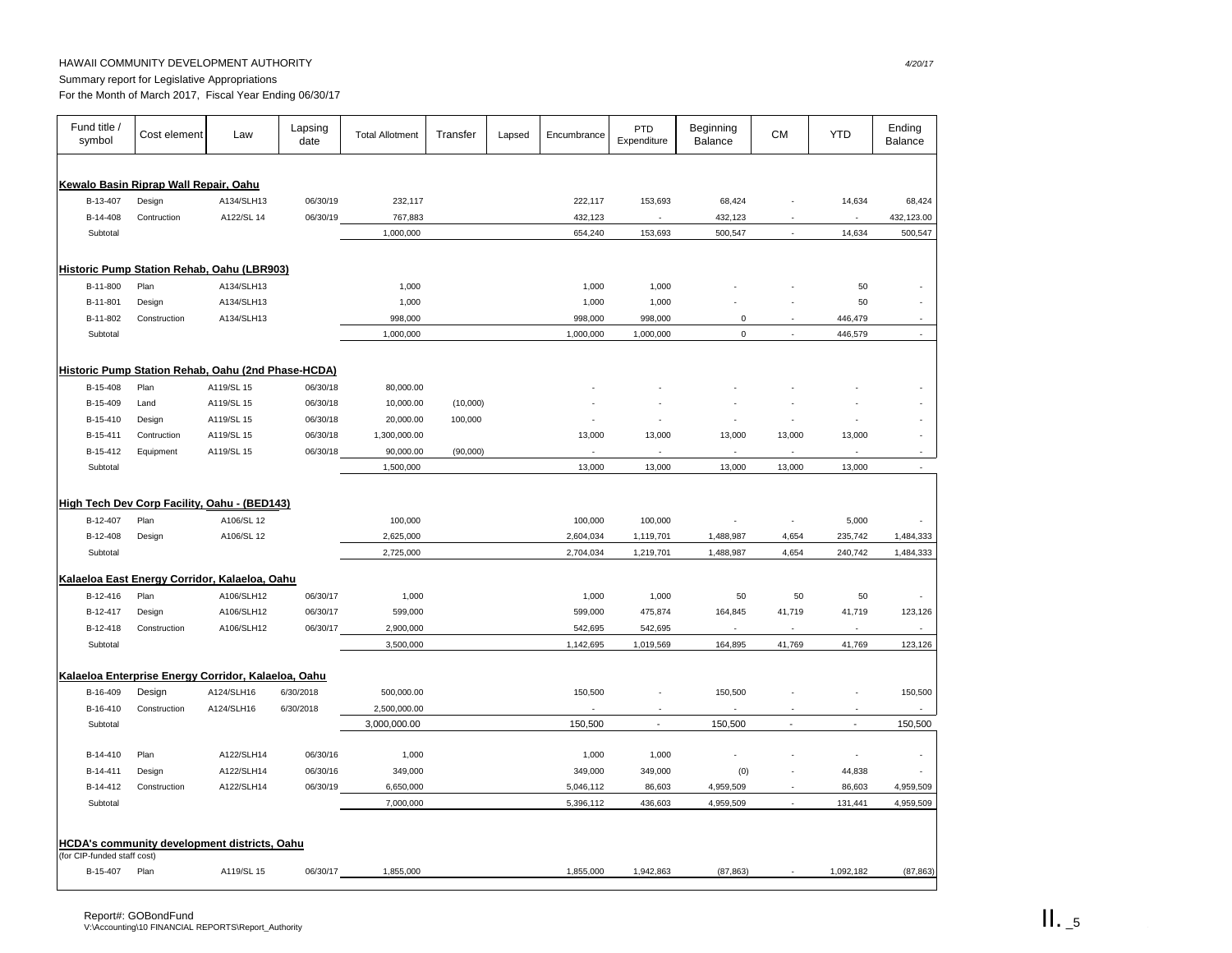## HAWAII COMMUNITY DEVELOPMENT AUTHORITY *4/20/17* Capital Improvement Project Summary For the Month of March 2017, Fiscal Year Ending 06/30/17

|      |                                                          |                                        | <b>Approved Funding</b> |                | <b>Project Performance</b> |                      |                          |                          |                |  |
|------|----------------------------------------------------------|----------------------------------------|-------------------------|----------------|----------------------------|----------------------|--------------------------|--------------------------|----------------|--|
| Line | Title / Description                                      | <b>Revolving Fund</b><br>Appropriation |                         |                |                            | <b>Current Month</b> | Fiscal                   | Project                  | Contract       |  |
|      |                                                          | Amount                                 | Amount                  | Sub Fund       | <b>Contract Amount</b>     | March 2017           | Year to Date             | to Date                  | <b>Balance</b> |  |
|      | <b>Projects utilizing revolving funds</b>                |                                        |                         |                |                            |                      |                          |                          |                |  |
|      | KL - Energy Corridor                                     |                                        | 1,035,485 ID            |                | 1,048,853                  |                      | $\blacksquare$           | 767,209                  | 281,645        |  |
|      | 2 KA - American Brewery, due diligence                   |                                        | 309,302 Leasing         |                | 290,706                    |                      |                          | 255,008                  | 35,698         |  |
|      | 3 KA - Fishman's Wharf repair                            |                                        | 485,000 Leasing         |                | 485.000                    |                      | 3,900                    | 404,802                  | 80,198         |  |
|      | 4 KA - ABB renovation                                    |                                        | 6,104,900 Leasing       |                | 5,411,914                  | $\sim$               | $\blacksquare$           | 5,234,782                | 177,132        |  |
|      | 5 KA - ABB Counsel                                       |                                        | 350,000 Leasing         |                | 350,000                    |                      | 82.027                   | 156,876                  | 193,124        |  |
|      | 6 KA - 690 Counsel                                       |                                        | 350,000 Leasing         |                | 350,000                    |                      | 1,832                    | 65,744                   | 284,256        |  |
|      | 8 KA - NPDES Permit & Storm Water Management Progam Plan |                                        | 350,000 ID              |                | 330,829                    | 12,670               | 59,105                   | 121,969                  | 208,860        |  |
|      | 9 KA - Park (KW, KBH, MG) use master plan & EIS          |                                        | 600,000 Leasing         |                | 481,557                    |                      | 66,046                   | 481,557                  |                |  |
|      | 10 KA - Pohukaina Street Mixed Use TOD Sewer/Water Plan  |                                        | 150,000 Leasing         |                | 129,000                    | $\sim$               | $\blacksquare$           | 129,000                  |                |  |
|      | 11 KA - Pohukaina Street Mixed Use TOD Overlay and EIS   |                                        | 300,000 Leasing         |                | 319,719                    |                      |                          | 319,719                  |                |  |
|      | 12 KA - HPS Archaeological Monitoring                    |                                        |                         | 25,000 Leasing | 25,000                     |                      | 15,894                   | 19,719                   | 5,281          |  |
|      |                                                          |                                        |                         |                |                            |                      |                          |                          |                |  |
|      | Projects utilizing legislative appropriations            |                                        |                         |                |                            |                      |                          |                          |                |  |
|      | Kalaeloa East Energy Corridor, Kalaeloa                  | 3,500,000                              |                         | CIP            | 1.142.695                  | 41.769               | 41.769                   | 1,019,569                | 123,126        |  |
|      | 2 Kewalo Basin Rip-Rap Wall Repair-Design & Construction | 1,000,000                              |                         | CIP            | 654.240                    |                      | 14,634                   | 153,693                  | 500,547        |  |
|      | 3 Historic Pump Station Rehab                            | 1.000.000                              |                         | <b>CIP</b>     | 1,000,000                  |                      | 446,579                  | 1,000,000                |                |  |
|      | Historic Pump Station Rehab 2nd Phase                    | 1.500.000                              |                         | <b>CIP</b>     |                            |                      | $\overline{\phantom{0}}$ | $\overline{\phantom{a}}$ |                |  |
|      | 4 Kalaeloa Enterprise Energy Corridor                    | 7,000,000                              |                         | <b>CIP</b>     | 5,396,112                  |                      | 131,441                  | 431,441                  | 4,964,670      |  |
|      | Kalaeloa Enterprise Energy Corridor                      | 3,000,000                              |                         | <b>CIP</b>     |                            |                      | $\overline{\phantom{a}}$ | $\overline{\phantom{a}}$ |                |  |
|      | 5 HTDC Facility                                          | 2,725,000                              |                         | <b>CIP</b>     | 2,704,034                  | 4,654                | 240,742                  | 1,219,701                | 1,484,333      |  |
|      |                                                          |                                        |                         |                |                            |                      |                          |                          |                |  |